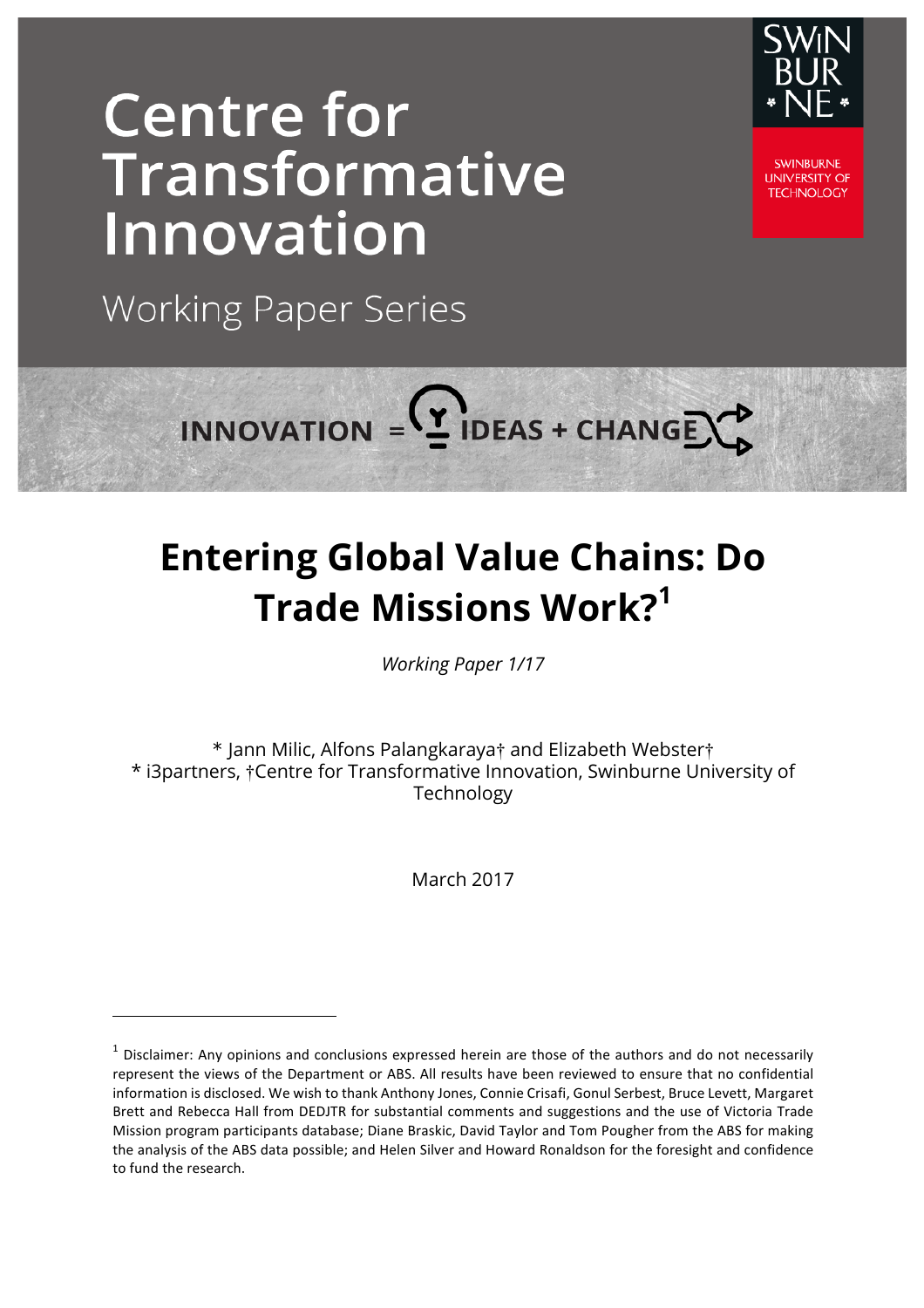#### *Abstract*

We used matched firm-level data from the population of businesses in Australia to evaluate the impact that trade missions, operating 2010 to 2013, had on exports using a difference-in-difference method. We found that, on average, the missions increased participating firms' exports within 12 months by at least 172 per cent. Furthermore, trade mission participation appeared to increase the probability of becoming an exporter within 12 months by 26 percentage points. The additional effect of undertaking a subsequent trade mission was smaller than the first mission but still positive and statistically significant.

#### **1. Introduction**

Trade missions are structured, personal visits by groups of producers seeking new trade opportunities in foreign countries. For a country on the periphery of a trading bloc, remote in culture, language or location, missions can be effective way to initiate entry into global value chains. Notwithstanding evidence that it is only the most productive firms which export,<sup>2</sup> trade missions can provide the marginal advantage in customised trades where personal introductions, product quality and company reputation are critical.<sup>3</sup> The aim of this article is to evaluate whether trade missions do affect exports, or, whether they merely subsidise businesses that would otherwise export.

The most challenging issue in any evaluation is to establish the counterfactual  $-$  in our case, the level of exports if the same firm had not participated in the program. Taken literally, this counterfactual is not possible, but we can mimic the counterfactual by constructing a control group that is similar to the program participants with respect to the determinants of exporting.

Constructing a control group requires access to variables at the firm level. Prior to 2008, this data was not available to most researchers evaluation had to resort to industry or country-level data. Accordingly, evaluations were only able to assess contemporaneous bundles of export support programs. These bundles of programs extends well beyond trade missions and includes exportorientated programs around information provision, coordination, R&D, training, feasibility tests, technical and marketing services, technology acquisition, loan guarantees and interest subsidies, *inter alia*. We argue that because trade missions are specifically designed to insinuate a firm into global value chains, and given the rising importance of these chains, these missions deserve separate, highlighted treatment.

This evaluation differs from previous evaluations as it uses the full census of firm-level data relevant to the jurisdiction and also separately identifies trade mission participants. Focussing specifically on trade mission programs does not allow us to test for synergies between export programs (see Van Biesebroeck, Konings, and Volpe Martincus 2016), but does give the policy decision maker more concrete information about whether to continue to fund the program.

We find that on average, trade missions increased participating firms' exports within 12 months by at least 172 per cent. Furthermore, trade mission participation appeared to increase the probability of becoming an exporter within 12 months by 26 percentage points. The additional effect of undertaking a second mission was smaller than the first, but still positive and statistically significant.

<u> 1989 - Johann Barn, mars ann an t-Amhain an t-Amhain an t-Amhain an t-Amhain an t-Amhain an t-Amhain an t-Amh</u>

 $2$  Clerides, Lach and Tybout (1998); Bernard and Jensen (1995).

<sup>3</sup> Volpe Martincus and Carballo (2012) find that export support programs are most effective for firms producing differentiated goods.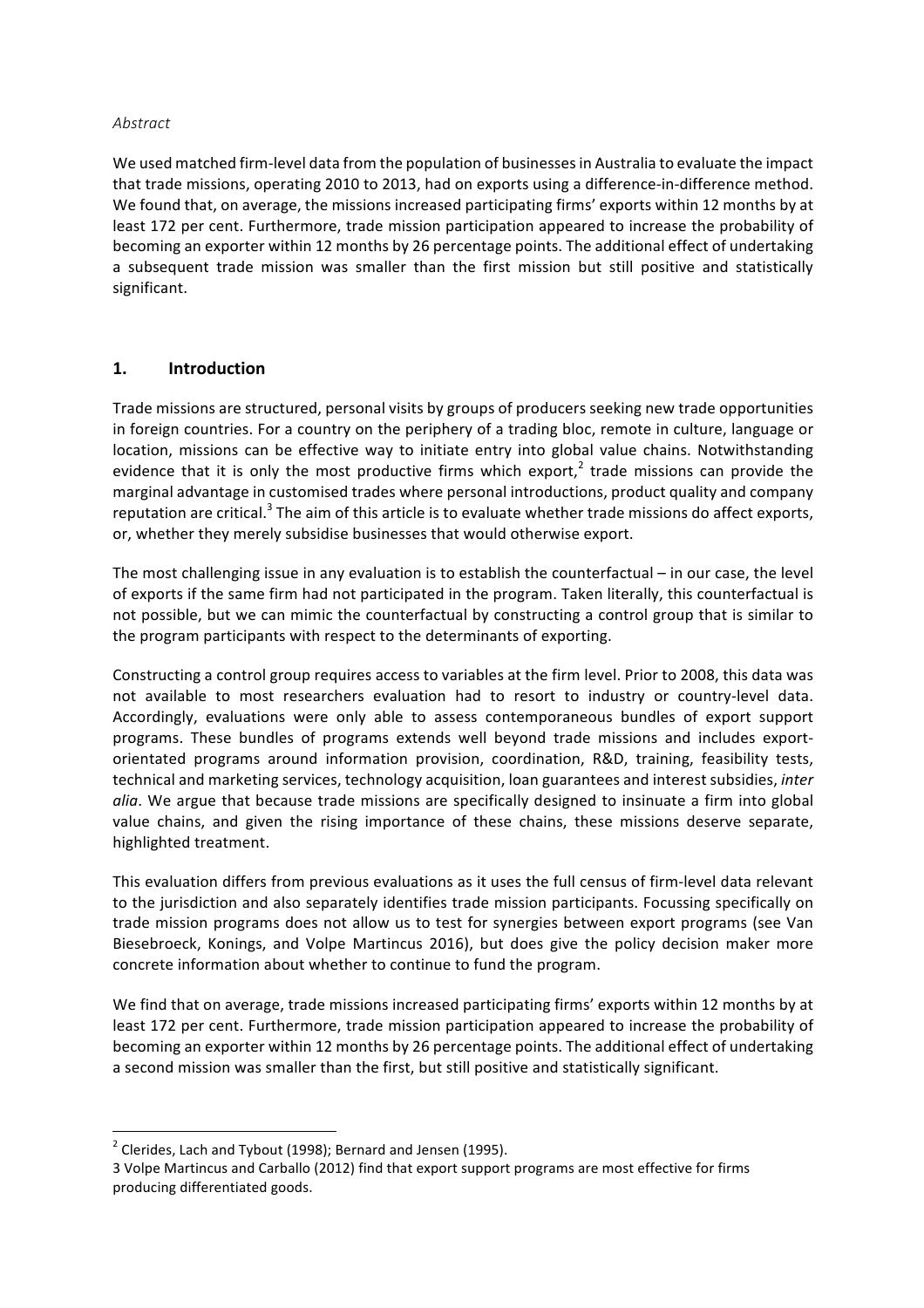# **2.** Why are trade missions so pertinent?

Since the 1970s, it has become increasingly common for a single product to consist of many inputs from a series of specialised countries. An assortment of terms has appeared in the literature to describe this phenomenon including: 'slicing up the value chain', 'disintegration of production', 'fragmentation', 'multi-stage production', and 'intra-product specialization' (see Feenstra 1998; Hummels, Ishii and Yi 2001). This international fragmentation of production is a corollary of the desire by companies to outsource parts, services or component assembly to expert suppliers. Falling trade barriers, most notably the reduction in tariffs and reduced transport and communication costs, have diverted much of this outsourcing offshore.

The result has been a major transformation in world trade. Global gross merchandise trade as a percentage of world output rose from 17.5 in 1960 to 45.0 in 2015.<sup>4</sup> Furthermore, the growing gap between gross and value-added world exports has implied that a disproportionate amount of the increased trade is due to the trade of inputs and components rather than finished goods (Johnson and Noguera 2014). 

According to Bernard et al. (2007), results from virtually every study across industries find that only the most productive firms export which implies the presence of sunk entry costs into export markets. Chen, Lu and Zhou (2015) have argued that multinationals address these barriers by first offshoring to their foreign subsidiaries, and then as the product matures, to external foreign suppliers. If the traded product is customised, the quality of the relationship between the buyer and the seller can be the determining factor in a deal. Personal visits, mediated by the warm introductions offered in a trade mission, are designed to create these relationships.

# **3. Existing evidence**

<u> 1989 - Johann Barn, mars eta bainar eta industrial eta baina eta baina eta baina eta baina eta baina eta bain</u>

Although popular with government ministers and premiers, trade missions do not have to be run or subsidised by the public sector and can be operated by industry associations or for-profit companies. Nonetheless, regardless of which entity operates or pays for a mission, all parties, not the least the business itself, have a clear interest in knowing whether or not they succeed. Post-program surveys of grateful recipients of government largess do not constitute acceptable, objective evidence. Rigorous evaluations need be based on behaviour that is revealed through verifiable records such as sales or employment.

Trade missions are distinct from trade shows. Trade shows are mass many-to-many exhibitions, where the sponsor provides, or subsidises, booth space in a hall for complementary businesses to meet each other. Trade missions, in contrast, are bespoke organised trips to overseas destinations. The mission will introduce businesses to customers and business counterparts one-on-one, often in the latter's premises. Both shows and missions can be industry-focused and a specific export promotion program may exhibit the characteristics of both a trade show and trade mission.

The existing empirical evidence on the effect of trade missions is thin and mixed with most studies evaluating bundled export promotion programs. Nonetheless, the two developed economy evaluations specifically on trade missions comprise a country-level evaluation (Head and Ries, 2010, who find a statistically insignificant but small negative effect) and a survey of 113 participants (Spence, 2003, who reports positive effects).

<sup>&</sup>lt;sup>4</sup> Source: World Development Indicators, World Bank, API\_TG.VAL.TOTL.GD.ZS\_DS2\_en\_csv\_v2.zip World Trade Organization, and World Bank GDP estimates. Downloaded 9/12/2016. Note, merchandise trade only include trade in physical objects, not services nor capital transfers and foreign investments.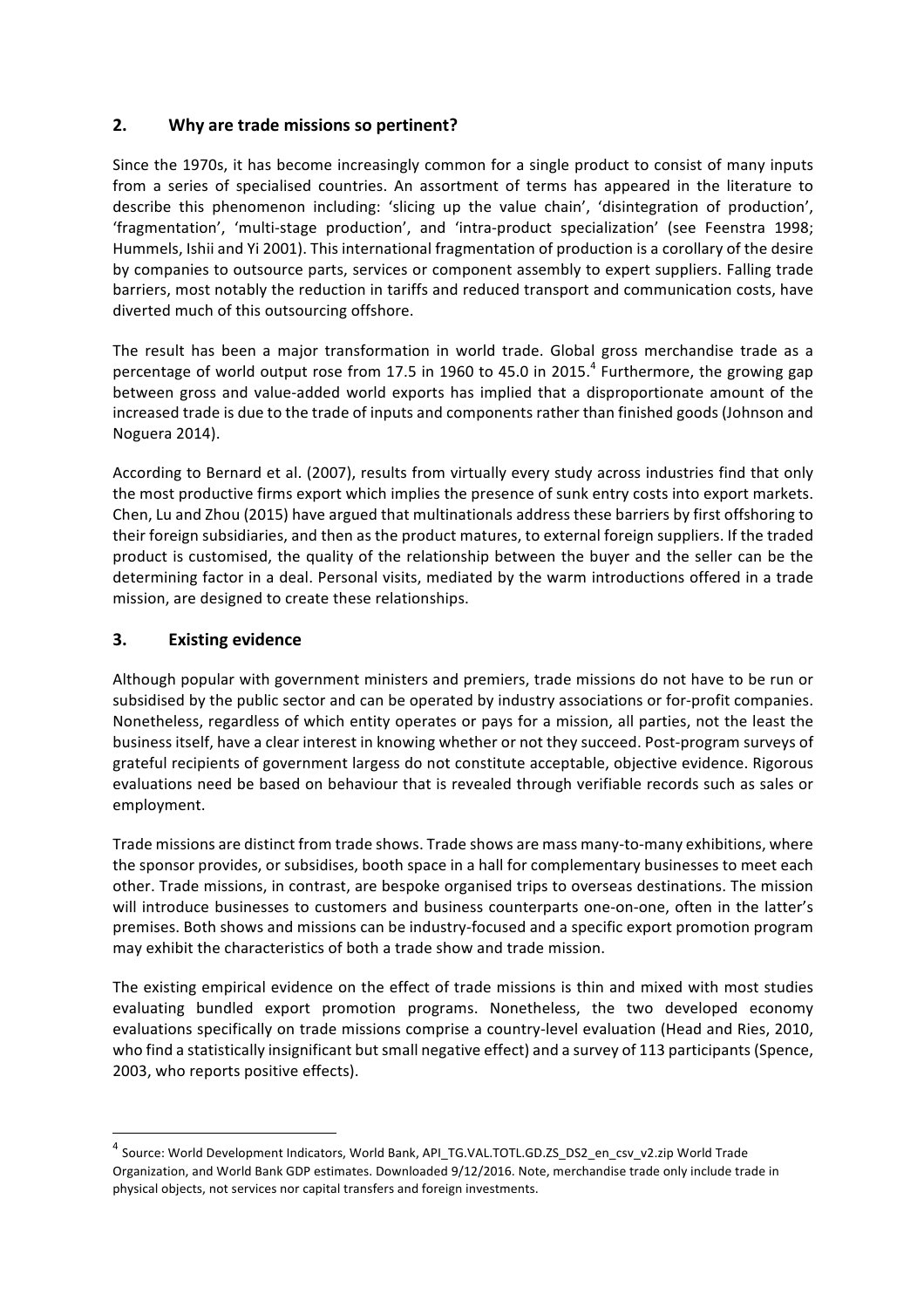As mentioned, the more common approach, especially in developed country literature, is to evaluated export support programs as a bundle. The older studies also used aggregated national or regional data and again throw up inconclusive results. Gil, Llorca and Serrano (2007), for example, found that regional export promotion is associated with 74 per cent higher exports; Lederman, Olarreaga and Payton (2010) find country-level correlations between spending on export promotion programs and exports, but Bernard and Jensen (2004) using US state-level data do not. Rose (2007) and Creusen and Lejour (2012) both find a positive relation between the presence of a foreign trade office with exports to that destination. As correlations may indicate successful rent seeking by large exporter communities, these aggregate studies rarely provide the hard evidence needed to convince most policy decision makers.

Evaluations since 2008 have taken advantage of the bourgeoning availability of firm-level datasets (see Van Biesebroeck, Konings, and Volpe Martincus 2016 for a review). Almost all studies find a positive and significant effect of export promotion support on firm-level exports. However, as the above authors note, most studies only have data for firms which export, or are limited to a nonrandom sample of firms (e.g. Görg, Henry, and Strobl, 2008; Lach 2002; Van Biesebroeck, Yu and Chen 2015; Van Biesebroeck, Konings and Volpe Martincus 2016; Mion and Muûls 2015; Lederman, Olarreaga and Zavala 2016). Although relevant background for our question, these studies, some of which include trade mission programs, do not identify which types of export support are most effective. 

Nonetheless, there are five published firm-level studies, all from South America, specifically evaluating trade missions. Volpe Martincus and Carballo (2008, 2010b, 2010c, 2012) and Álvarez and Crespi (2000) find consistently positive results, especially along the extensive margin (new export market entry or new product introduction to existing export markets). In this paper, we test for whether the same result can be found for a developed economy, Australia.

### **4. Evaluation method and data**

<u> 1989 - Johann Barn, mars ann an t-Amhain an t-Amhain an t-Amhain an t-Amhain an t-Amhain an t-Amhain an t-Amh</u>

As mentioned, the problem confronting evaluations based on observational data is that the counterfactuals, (what would have happened to the observed outcomes if the program were not implemented or if the participants did not participate), are never observed. The best we can do is to infer the counterfactuals from observing a group of non-participants which are similar, pre-program, in all the non-program determinants of the outcome. If program participation is not random, we need to account for the fact that the more capable, interested or talented businesses chose to do the program.

Once we have selected a control group from the pool of non-participants, we use difference-indifference analysis to quantify the effect of program participation on the outcome, in our case exports. This standard approach to evaluation combines two methods, first, the use of a matched control group based on observable characteristics so we compare like-firms with like;<sup>5</sup> and second, the differencein-difference estimator which eliminates time-invariant unobservables (Heckman et al. 1997). However, the estimated program effect can be biased if there remain unobserved time-varying firmrelated factors which affect both program participation and export outcomes. This could be the sudden identification of an export opportunity by the firms' managers, or a change in the market circumstances for a specific niche.

 $<sup>5</sup>$  This means we do not have to extrapolate and infer, say, the program effect on a large firm from data on</sup> small firms.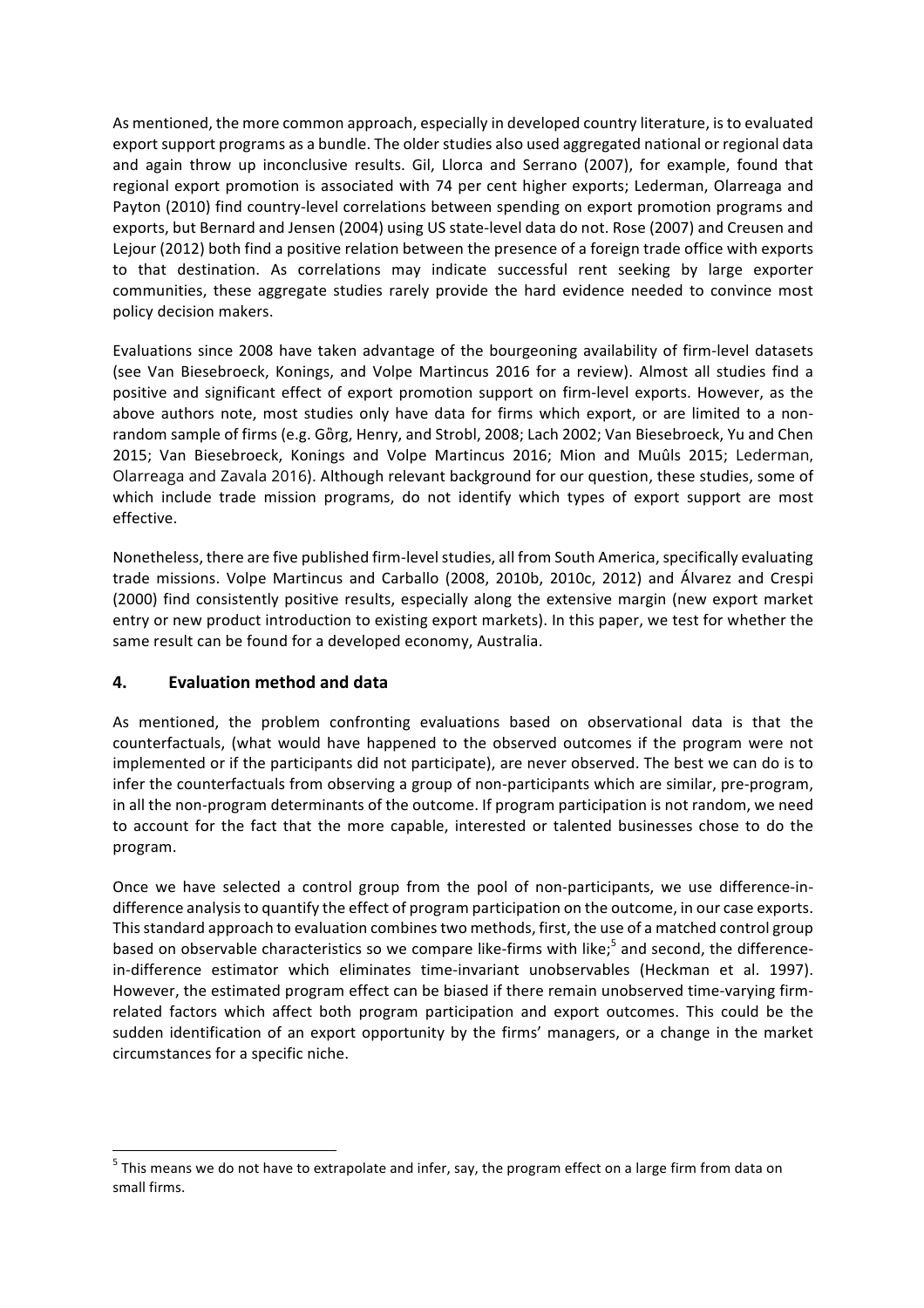#### *The databases*

Two firm-level data sets, linked by year and business identifier, forms the basis of the evaluation:

- (i) The population of all 1192 businesses which participated in a trade mission with the Victorian Government between 1 December 2010 to 30 June 2013. Victoria is a state within Australia and has a population of about 6 million. Each trade mission comprises 20-100 businesses.
- (ii) The population of all Australian businesses that completed a Business Activity Statement and Business Income Tax (BAS-BIT) database between 2001-02 and 2012-13 (over 19 million records). 6

The BAS-BIT database includes a number of indicators of business performance including exports of goods and services; sales, turnover and effective full-time employment.<sup>7</sup> Unlike most firm-level datasets, our database contains businesses of all sizes. However, the database only records export revenues if the recipient of the good or service is outside Australia. This includes consultancy services, contract research or business services undertaken in Australia but paid for by an overseas company. Tourism and education services consumed in Australia by non-residents are not recorded in the BAS-BIT database as they are not tax-free<sup>8</sup>. Although this means service export sales are underestimated, at least relative to measured goods exports, this will not bias our results if the extent of underestimation stays constant before and after the program, and between the participation and control groups.

In 2011-12, the BAS-BIT database contains records of 2.5 million businesses in Australia. After removing records with zero values in sales, business income, total expenses, or salary and wage expenses we are left with 1.5 million Australian and 660 thousand Victorian businesses. Of the 1192 businesses that undertook a trade mission between 2010 and 2013, we were able to match 843 (of a possible 1192) unique trade mission businesses to the BAS-BIT database. This matching revealed that Manufacturing, Wholesale trade, Professional, scientific and technical services and Education and training were over-represented in the program compared with the total population. These industries represent Victoria's relative comparative advantage in terms of industrial capabilities. Three in four trade mission businesses are from services industry.

We do not expect program participants to be a random sample of all Victoria firms. To be eligible for the trade mission program, firms must be financially viable; be able to demonstrate a sound case for doing business in the targeted regions; and be currently exporting or able to demonstrate export readiness. Table 1 shows that program participants are much larger (sales are 70 times larger and employment is 30 times larger) and much more likely to be an exporter and export more. These comparisons indicate potential endogenous selection into program and a violation of the 'common trend' assumption which only holds if both program and control group exports would follow the same time trend in the absence of the trade mission program.

<u> 1989 - Johann Barn, mars ann an t-Amhain an t-Amhain an t-Amhain an t-Amhain an t-Amhain an t-Amhain an t-Amh</u>

 $6$  Note that the ABS BAS-BIT database is large and complex and can only be accessed by approved researchers indirectly via staff from within the ABS. The database is confidential and non-ABS analysts cannot see the data. Results are only released to non-ABS people after careful scrutiny of the output to ensure no business can be identified. These access limitations do not affect the quality of the empirical analysis due to our detailed and thorough analysis.

 $<sup>7</sup>$  Exported goods are GST-free if they are exported from Australia within 60 days of one of the following,</sup> whichever occurs first: the supplier receives payment for the goods or the supplier issues an invoice for the goods. Other exports generally include supplies of things other than goods or real property for consumption outside Australia, such as services, various rights, recreational boats, financial supplies and other professional services.<br><sup>8</sup> Goods and services tax.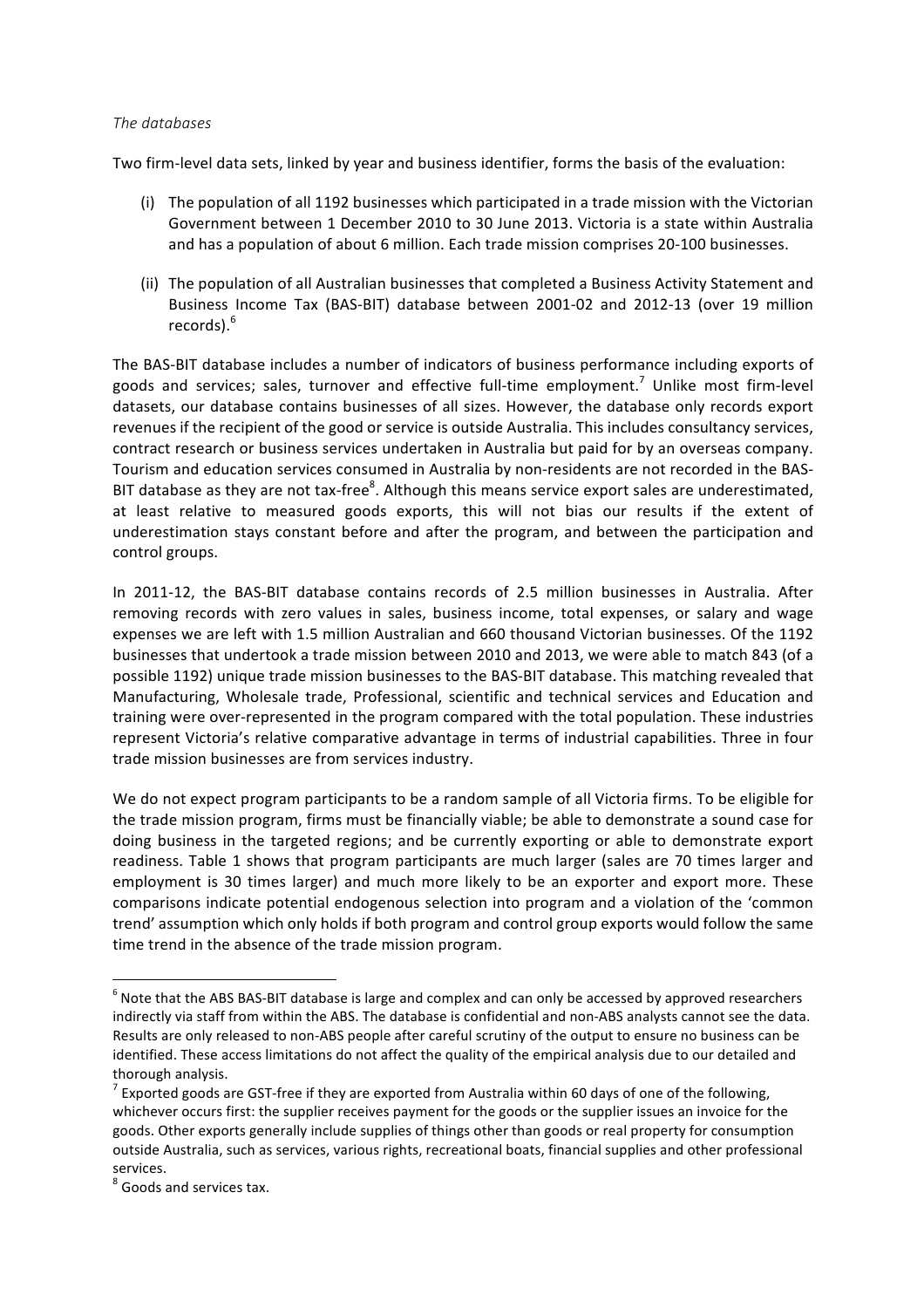|         | Number of<br>businesses |         | Proportion of<br>exporters (%) |                | <b>Exports sales</b><br>(\$ thousands) |                | Total sales<br>revenues<br>$$$ millions) |     | Employment<br>(EFT persons) |    |
|---------|-------------------------|---------|--------------------------------|----------------|----------------------------------------|----------------|------------------------------------------|-----|-----------------------------|----|
| Year    | $T^9$                   | C       | Т                              | C              | Т                                      | C              | т                                        | C   | Т                           | C  |
| 2001-02 | 424                     | 397,189 | 41                             | 3              | 20600                                  | 87             | 137.0                                    | 1.4 | 577                         | 11 |
| 2002-03 | 459                     | 440,022 | 43                             | 3              | 15200                                  | 70             | 122.0                                    | 1.4 | 622                         | 10 |
| 2003-04 | 501                     | 488,299 | 41                             | 3              | 15400                                  | 75             | 126.0                                    | 1.5 | 465                         | 10 |
| 2004-05 | 525                     | 493,570 | 43                             | 3              | 17400                                  | 82             | 128.0                                    | 1.7 | 735                         | 15 |
| 2005-06 | 552                     | 548,418 | 42                             | 3              | 16700                                  | 78             | 125.0                                    | 1.7 | 314                         | 9  |
| 2006-07 | 589                     | 613,271 | 42                             | $\overline{2}$ | 11600                                  | $\overline{2}$ | 121.0                                    | 1.7 | 302                         | 8  |
| 2007-08 | 646                     | 666,195 | 43                             | 2              | 14000                                  | 77             | 119.0                                    | 1.8 | 290                         | 8  |
| 2008-09 | 657                     | 676,267 | 40                             | $\overline{2}$ | 13500                                  | 93             | 148.0                                    | 1.7 | 326                         | 8  |
| 2009-10 | 713                     | 626,120 | 43                             | 2              | 7926                                   | 127            | 146.0                                    | 1.9 | 323                         | 8  |
| 2010-11 | 772                     | 646,030 | 44                             | 2              | 8684                                   | 161            | 170.0                                    | 1.9 | 315                         | 9  |
| 2011-12 | 821                     | 661,278 | 44                             | $\overline{2}$ | 7725                                   | 185            | 158.0                                    | 2.0 | 318                         | 9  |
| 2012-13 | 795                     | 656,152 | 45                             | 2              | 6419                                   | 161            | 154.0                                    | 2.1 | 323                         | 9  |
|         |                         |         |                                |                |                                        |                |                                          |     |                             |    |

**Table 1: Number of Victorian businesses and average firm characteristics 2001-02 to 2012-13, by trade mission participation status, (T = Trade mission participants; C = Control)**

Notes: Constructed based on merged Victorian Government trade mission program administrative database and cleaned version of BAS-BIT database for the State of Victoria. The total number of businesses may not be identical to the official ABS' estimate of number of businesses in Victoria in each financial year.

#### **5. The model**

<u> 1989 - Johann Barn, mars ann an t-Amhain an t-Amhain an t-Amhain an t-Amhain an t-Amhain an t-Amhain an t-Amh</u>

Denote program participation  $D_{it}$  where  $D_{it} = 1$  if firm *i* participates in the Victorian Government trade supported program in year t and  $D_{it} = 0$  otherwise. Denote  $X_{it}$  as a vector of observed covariates corresponding to observable firm and program characteristics. Denote  $Y_{it}^1$  as the observed outcome (say, export revenues) and  $Y_{it}^0$  as the unobserved (counterfactual) outcome. Hence, denote  $E(Y_{it}^1 | X_{it}, D_{it} = 1)$  as the observed average outcome of participating firms conditional on  $X_{it}$  and  $E(Y_{it}^0|X_{it}, D_{it} = 1)$  as the counterfactual average outcome of participating firms had they not participated. Note that, for a given firm we either observe  $Y_{it}^1$ , or  $Y_{it}^0$  , but not both variables at the same time.

Then, the impact of trade promotion program is measured by the average treatment effect on the treated (ATT) denoted by  $\tau$ :

$$
\tau = E(Y_{it}^1 | X_{it}, D_{it} = 1) - E(Y_{it}^0 | X_{it}, D_{it} = 1)
$$
\n(1)

In equation (1)  $\tau$ , measures the average change in the outcomes of participating firms as the difference between observed average outcomes after treatment and counterfactual average outcomes had the fir  $\tau$  ms not received the treatments. It is clear from the equation that to obtain an unbiased estimate of we need an unbiased estimated of  $E\big(Y^0_{it}|X_{it},D_{it}=1\big)$ , the counterfactual. An obvious candidate is to use the average outcome of a selected group of non-participants. This control group would need to be identified by taking into account any potential non-randomness in program participation. The

 $9$  As mentioned in the preceding paragraph, 843 business which participated in the Trade Missions program and recorded in the DEDJTR database were found in the ABS BAS-BIT database. However, some of these have missing values in terms of the matching variables such sales revenues, wages/employment or export for various reasons. For example, some of the businesses may not exist prior to 2010-11 or they may exist under different ABNs. As a result, the figures reported in the columns with the "P" heading (that is, the number of participants) decrease as we move away from the VIC Trade Mission Years (2010-11 to 2012-13).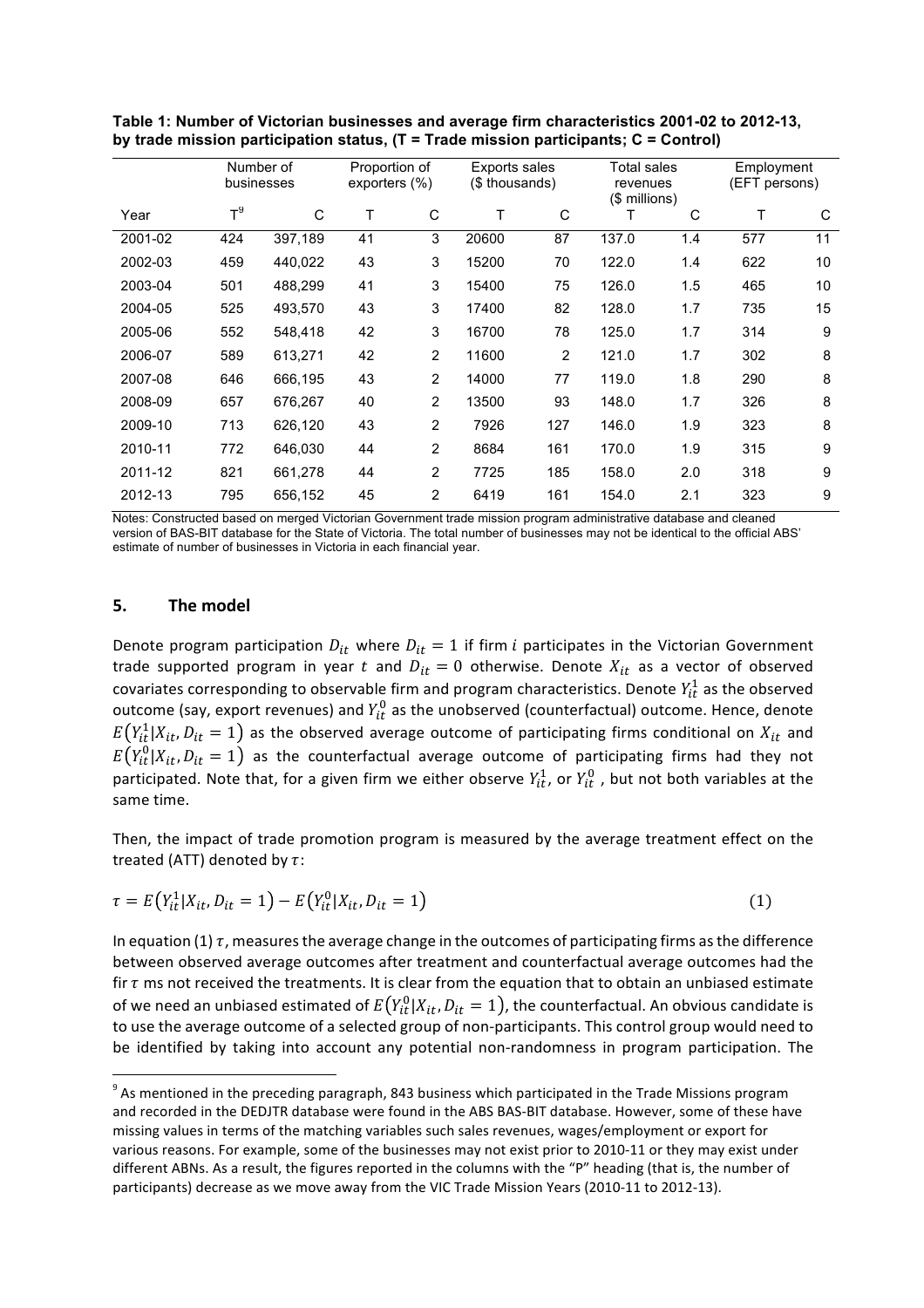descriptive statistics presented in Table 1 show that the differences between participants and nonparticipants appear do not appear to be random.  $^{10}$ 

In other words, we need to select the control group such that firm's heterogeneous characteristics are comparable in both groups. As mentioned, we will do this first by selecting a control group which matches the participation group on observable factors that we believe determine exporting. We use propensity score matching which is estimated as the predicted probability of a firm to participate in the program based on observed co-variates, X. For each year, the co-variates vector  $X_{it}$  consists of total sales revenues, whether or not an exporter, import values, total wages paid, share of foreign ownership and one-digit industry code. Thus,  $X_{it}$  measure size and the extent of international engagement of the firms within each broad industry.

Using only the years before Victorian Trade supported program begun (that is, data from 2009 or earlier), we compute the pre-2009 average values of each components in  $X_{it}$  across the years for each firm. Denote this average values as  $X_{i pre}$ ; this covariate vectors is the independent variables for the propensity score matching.

Using only the data from the participation and control groups we estimate the DID estimator as:

$$
Y_{it} = X_{it}\beta + \tau D_{it} + \mu_i + \lambda_t + \varepsilon_{it}
$$
\n<sup>(2)</sup>

Note that in specifying equation (2), we assume the conditional expectation function  $E(Y|X,D)$  is linear and any unobserved firm characteristics is decomposable into a time-invariant firm specific fixed effects ( $\mu_i$ ), common across firms year effect ( $\lambda_i$ ) and a random component ( $\varepsilon_{it}$ ). The introduction of the covariates  $(X)$  linearly may lead to inconsistent estimate of  $\tau$  due to potential misspecification (Meyer, 1995; Abadie, 2005) if we had not limited our estimation sample with the matching analysis.

The *matching difference-in-difference* method can estimate treatment effects without imposing the linear functional form restriction in the conditional expectation of the outcome variable is (Arnold and Javorcik, 2005; Gorg et al 2008). The matching method part controls for endogenous selection into programs based on observables (Heckman and Robb, 1985; Heckman et al 1998). The difference-indifference part controls for endogenous selection into programs based on time invariant unobservables. Note however that we still need to assume that there is no time varying unobserved effects influencing selection and exports (see Heckman et al., 1997; Blundell and Costa Dias, 2002).

### **6. Evaluation Findings**

<u> 1989 - Johann Barn, mars ann an t-Amhain an t-Amhain an t-Amhain an t-Amhain an t-Amhain an t-Amhain an t-Amh</u>

#### *Impacts on export revenues*

We obtained eight sets of DID impact estimates by comparing Victoria Trade Missions participants to different sets of non-participants produced by different matching methods. We refer to these eight sets of impact estimates as Model 1 to Model 8 estimates.

In Model 1, we did not perform any matching. All available non-participating firms were used as the control group. In the rest of the models we used matching.<sup>11</sup> In Model 2 we used the nearest neighbour

 $^{10}$  As a stylised fact, exporters, from all countries, are larger (on the basis of employment and tangible assets); employ more skilled and well-paid workers and are more likely to be foreign owned and part of a multi-plant enterprise (Bernard and Jensen, 2004; Roberts and Tybout, 1997; Wagner 2007; Bernard et al., 2007; Görg, Henry, and Strobl, 2008). Moreover, exporting is a persistent process: today's exporters are more likely to export tomorrow, which suggests the influence of the fixed and sunk costs of exporting; and the managerial or product orientation towards export markets (Bernard and Jensen, 2004; Timoshenko 2015, Kaiser and Kongsted 2008, Padmaja, and Sasidharan, 2016).

 $11$  See the discussions in Appendix 1 and 2 for more details.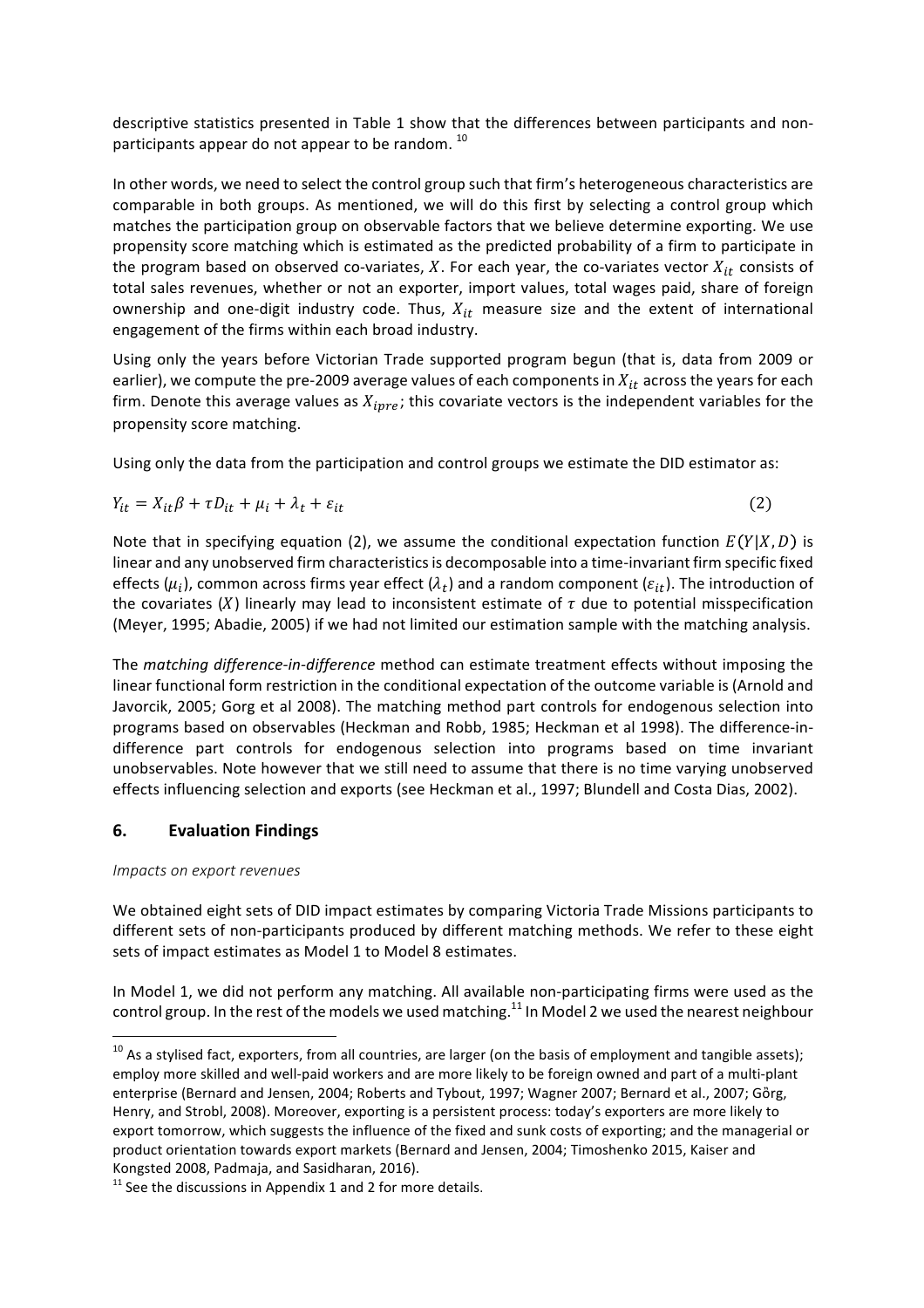based on estimated propensity scores. In Model 3 we used five nearest neighbours based on estimated propensity scores. In Model 4 we used one Coarsened Exact Matching (CEM) matched nonparticipant for each participant. In Model 5 used all CEM matched non-participating firms. Models 6-8 are similar to Models 2-4 respectively, except for the addition of two time-varying control variables (firm age and size of employment). These eight sets of estimates of the impacts of Victoria Trade Mission program on the participants' export sales are summarised in Table 2.

| LEIIL.       |         |         |         |         |         |         |         |         |
|--------------|---------|---------|---------|---------|---------|---------|---------|---------|
|              | Model 1 | Model 2 | Model 3 | Model 4 | Model 5 | Model 6 | Model 7 | Model 8 |
| 0-12 months  |         |         |         |         |         |         |         |         |
| Average      | 135     | 219     | 192     | 186     | 138     | 172     | 161     | 157     |
| Lower 95%-CI | 117     | 117     | 141     | 103     | 120     | 60      | 85      | 51      |
| Upper 95%-CI | 152     | 321     | 244     | 269     | 156     | 284     | 237     | 263     |
| 0-24 months  |         |         |         |         |         |         |         |         |
| Average      | 165     | 345     | 226     | 291     | 174     | 343     | 224     | 332     |
| Lower 95%-CI | 139     | 198     | 170     | 172     | 147     | 151     | 131     | 142     |
| Upper 95%-CI | 190     | 491     | 281     | 409     | 200     | 535     | 316     | 522     |

Table 2: Average increase in export sales of Victoria Trade Missions participants, 2010-2013, per **cent.** 

Notes: Estimates are based on difference-in-difference analysis of participating Victorian firms compared to different sets of nonparticipating Victorian firms Model 1 uses all non-participating firms as control group. Model 2 uses one propensity score matched nonparticipating firm for each treated firm as control. Model 3 uses five propensity score matched non-participating firms. Model 4 uses one Coarsened Exact Matching (CEM) matched non participant. Model 5 uses all CEM matched non-participating firms. Models 6-8 are similar to Models 2-4 respectively, except for the addition of two time-varying control variables (firm age and size of employment). Lower and upper bounds (Lower 95%-CI and Upper 95%-CI) are approximated 95% confidence intervals.

Table 2 shows that regardless of the method use, the average impact of the trade mission program on export revenue is positive and significant both in terms of magnitude and statistical significance. Before controlling for selection on observables, participants had on average 135 per cent (see Model 1) higher export revenue within 12 months compared with the control group. The corresponding 95% confidence interval was 117 to 152 per cent. The estimated impact within 24 months was higher at an average of 165 per cent. However, moving from a one-year to a two-year period only added around 30 percentage points to the impact which is less than the 135 per cent initial impact in the first year.

Model 2 (and its more robust version Model 6) should provide the most reliable impact estimates as the control group showed no statistically significant difference to the program participants in terms of pre-program export performance. On average, the impact estimates produced by Models 2 and 6 were 186 and 172 per cent respectively. However, their 95% confidence intervals were also wider, suggesting that we need to take into account of the range of the impact estimates. Nevertheless, even the most conservative estimates summarised in Table 2 above (which is 51 per cent according to Model 8's lower bound) suggests that the trade mission participation had a significant positive impact.

The average exports sale of participants in the base year (that is pre-program participation) was \$809,662. Based on the most conservative model specification, Model 6 (which is the more restrictive version of the preferred Model 2), in monetary terms trade mission participation increased participants' exports sales by at least 60% x \$809,662 = \$485,797 within 12 months and 151% x  $$809,662 = $1,222,590$  within 24 months.

Table 3 compares the estimates found by this study with the self-reported estimates from a survey administered by the Victorian Government. It shows that the reported increase in exports is within the range of our estimates (closer to the lower bounds of the DID impact estimates). This finding supports the notion that the self-evaluation data reported by participants can be valuable.

### Table 3: Average increase in the value of export sales of Victorian trade mission participants, 2010-**2013, as reported by participants and estimated by this evaluation**

**Average increase in export sales**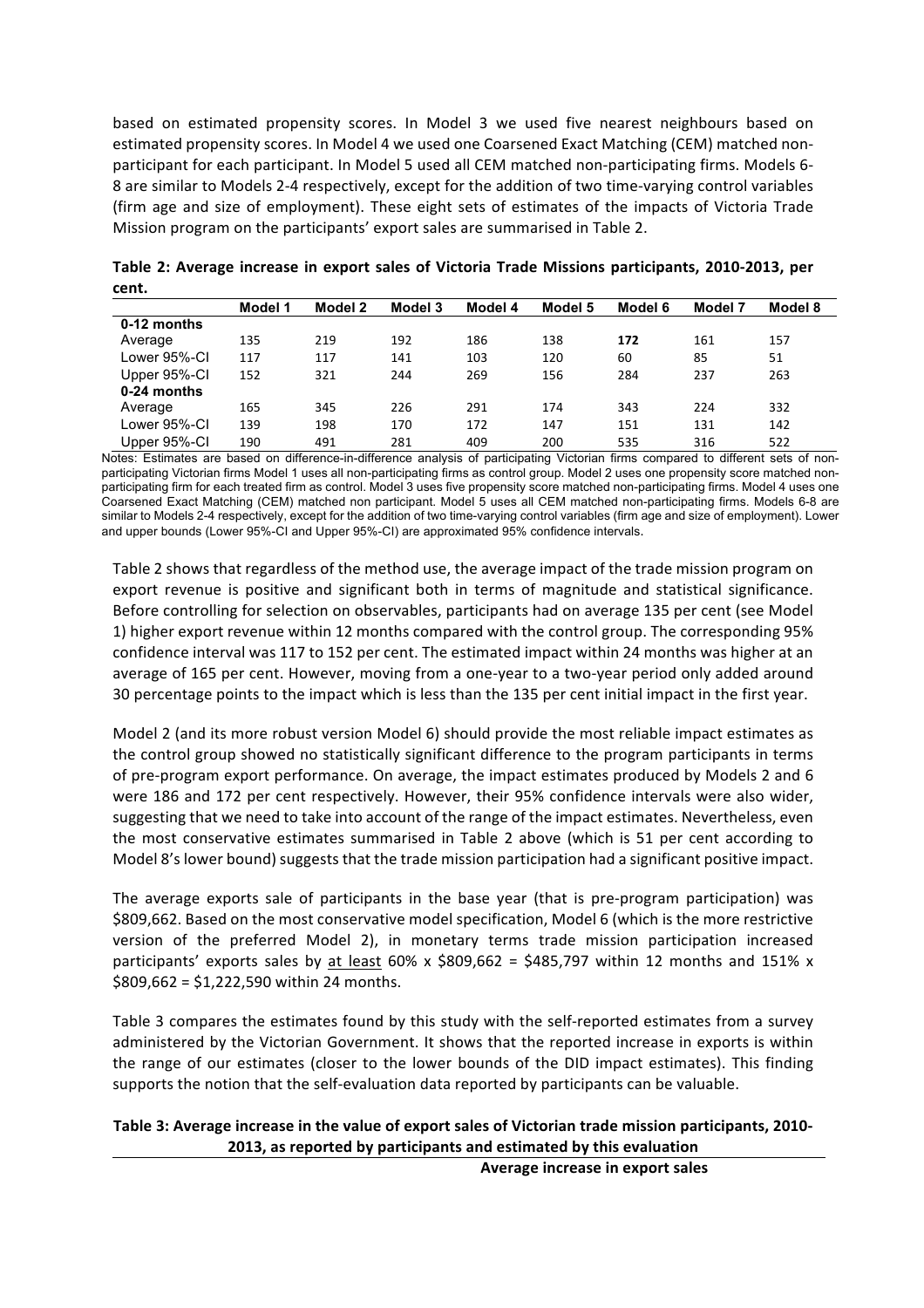|                        | Reported by  | This evaluation's most-              |  |
|------------------------|--------------|--------------------------------------|--|
|                        | participants | conservative estimates               |  |
| Immediate Export Sales | \$212,476    | Not estimated                        |  |
| Within 1-12 Months     | \$565,592    | 60.0% x \$809,662 = \$485,797        |  |
| Within 13-24 Month     | \$1,116,893  | Not estimated                        |  |
| Within 0-24 Month      | \$1,317,355  | $151\% \times $809,662 = $1,222,590$ |  |

Notes: Estimates are based on difference-in-difference analysis of participating Victorian firms compared to different sets of non-participating Victorian firms (see the notes for Table 5.1). The impact elasticities used in the third column (117.4% and 139.4%) correspond to the smallest 95% confidence interval lower bounds summarised in Table 5.1.

# **7.** Impacts on the probability of exporting

Approximately half of program participants were not exporters in the base year. Using this natural variation in the data, we have derived DID impact estimates using the probability of being an exporter as the export performance measure (instead of the value of exports).

The results, summarised in Table 4, presents five sets of estimates corresponding to Models 1-5 discussed above.<sup>12</sup> Based on the preferred specification of Model 2, trade mission participation increased the probability of becoming an exporter by 26 percentage points within 12 months (approximately 53 per cent increase) and 35 percentage points within 24 months (approximately 71 per cent increase).

| by empirical model specification, percentage points. |         |         |         |         |         |  |  |
|------------------------------------------------------|---------|---------|---------|---------|---------|--|--|
|                                                      | Model 1 | Model 2 | Model 3 | Model 4 | Model 5 |  |  |
| 0-12 months                                          |         |         |         |         |         |  |  |
| Average                                              | 21      | 26      | 26      | 24      | 20      |  |  |
| Lower 95%-CI                                         | 15      | 17      | 18      | 15      | 18      |  |  |
| Upper 95%-CI                                         | 26      | 35      | 34      | 33      | 21      |  |  |
| 0-24 months                                          |         |         |         |         |         |  |  |
| Average                                              | 26      | 35      | 32      | 34      | 25      |  |  |
| Lower 95%-CI                                         | 18      | 26      | 24      | 24      | 18      |  |  |
| Upper 95%-CI                                         | 33      | 45      | 39      | 43      | 32      |  |  |

#### Table 4: Increase in probability of export of Victorian trade mission participants, 2010-2013, **by empirical model specification, percentage points.**

Notes: Estimates are based on difference-in-difference analysis of participating Victorian firms compared to different sets of nonparticipating Victorian firms (see the notes for Table 5.1). No results for Model6-8 due to non-convergence issues. Lower and upper bounds (Lower 95%-CI and Upper 95%-CI) are approximated 95% confidence intervals.

#### **8. Repeat and multi-year participations**

Some businesses participated in more than one mission. Over the evaluation period, 442 out of 1192 participating businesses participated more than once, with the average number of missions per participating business being 1.7. Thus, it is of a particular interest to know if those repeat participants experience higher impacts to one-off participants. It is not possible to separate the impacts of repeat participations within the same year,<sup>13</sup> however, for multi-year participation (regardless how many

 $12$  Models 6-8 estimates are unavailable due to convergence issues in estimating the conditional logit model when the two time varying variables (age and employment).

 $13$  Technically speaking, the time invariant indicator status of participants with and without repeat participation is differenced out by the DID analysis.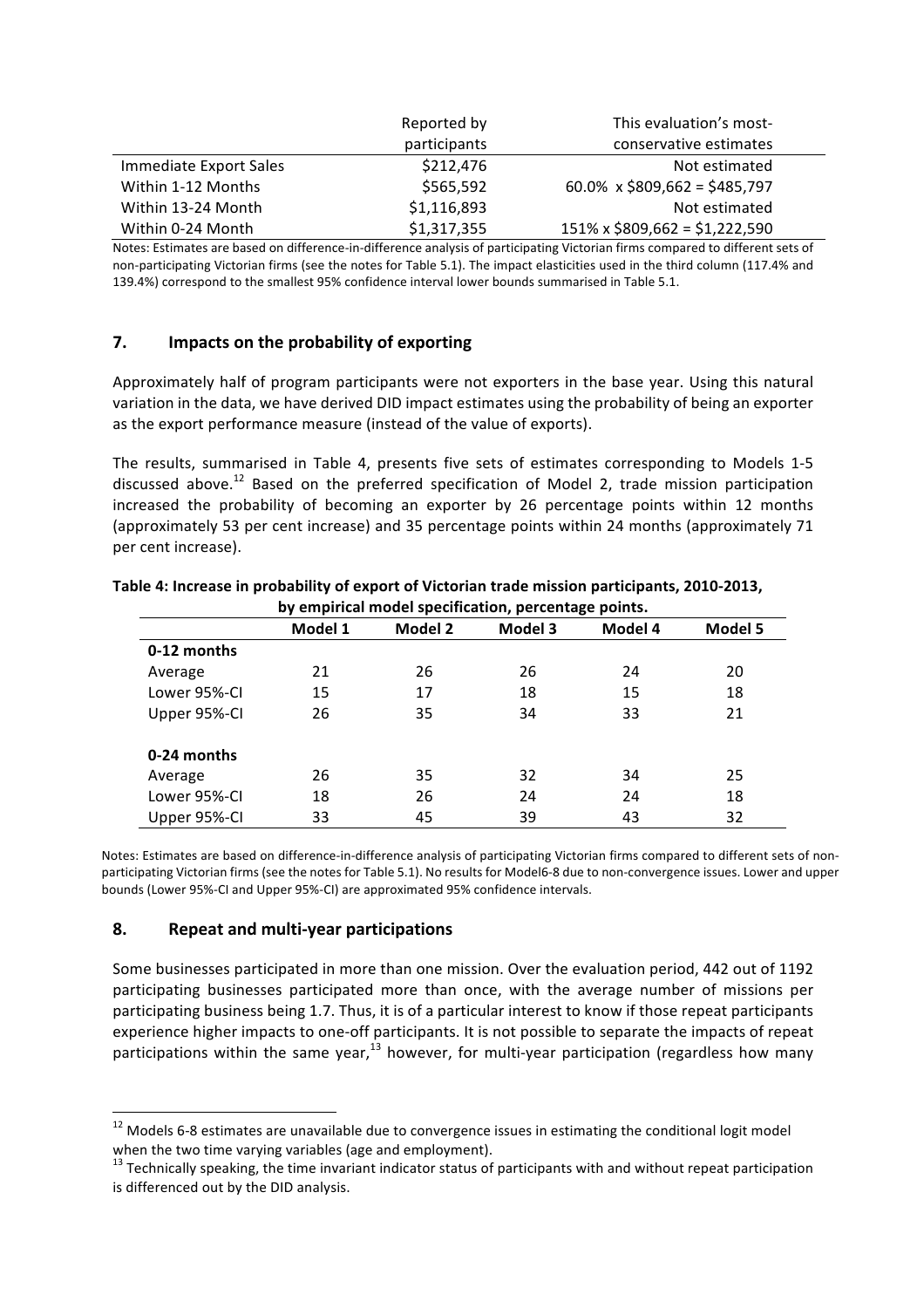trade missions attended within each year) we can obtain separate estimates for the first year of participation and the second year of participation.

The estimates for first year participation is summarised in Table 5 below.<sup>14</sup> These estimates show diminishing returns to trade mission participation. The increase in export sales from participation in the second year (or more) was on average around 50 per cent smaller than the increase from participating only in one year.

|                                        | Model 1       |  |
|----------------------------------------|---------------|--|
| <b>First year participation</b>        |               |  |
| Average                                | 248           |  |
| Lower 95%-CI                           | 136           |  |
| Upper 95%-CI                           | 359           |  |
| Second (or more) year of participation |               |  |
| Average                                | 110           |  |
| Lower 95%-CI                           | $\mathcal{P}$ |  |

| Table 5: Average increase in export sales of Victoria Trade Missions participants in the first and |  |  |
|----------------------------------------------------------------------------------------------------|--|--|
| second (or more) year of participation, 2010-2013, per cent.                                       |  |  |

Notes: Estimates are based on difference-in-difference analysis of participating Victorian firms compared to different sets of nonparticipating Victorian firms. Lower and upper bounds (Lower 95%-CI and Upper 95%-CI) are approximated 95% confidence intervals.

Upper 95%-CI 218

#### **9. Robustness and limitations**

In general, program impact evaluation with observational data (that is, where the analyst had no direct control on the data generation process or on how the samples whose data being observed were selected) suffers from potential selection bias due to observed and unobserved factors that affect both decision to participate in the program and the intended outcomes from the program. For example, program eligibility, incentives and expectations may lead to participants being systematically different from non-participants in such a way that a naïve comparison of the performance of participants and non-participants would lead to biased estimates of the program's impact. As mentioned above, in order to be eligible for the trade mission program, firms must be financially viable; be able to demonstrate a sound case for doing business in the targeted regions; and be currently exporting or able to demonstrate export readiness. These characteristics were not observable in our database, but as they determine program participation, they are likely be correlated with outcomes.

In this evaluation, we implemented difference-in-difference analysis in order to eliminate the influence of unobserved and time-invariant factors (factors which do not change over time but determine whether or not a firm participated in the program and are correlated with the outcomes being evaluated) by comparing the change in the performance of the participant before and after the program to the change in the performance of non-participants. Effectively, we difference out any time-invariant confounding effects that could lead to biased estimates.

However, we still had to deal with potential bias caused by unobserved but time-varying factors. Furthermore, implicit in the difference-in-difference analysis is a common trend assumption: that the changes in the performance of both participants and non-participants are the same in the absence of the program intervention. In practice, we ensure that the common trend assumption was not violated

 

 $14$  These estimates are based on the preferred Model 2 specification.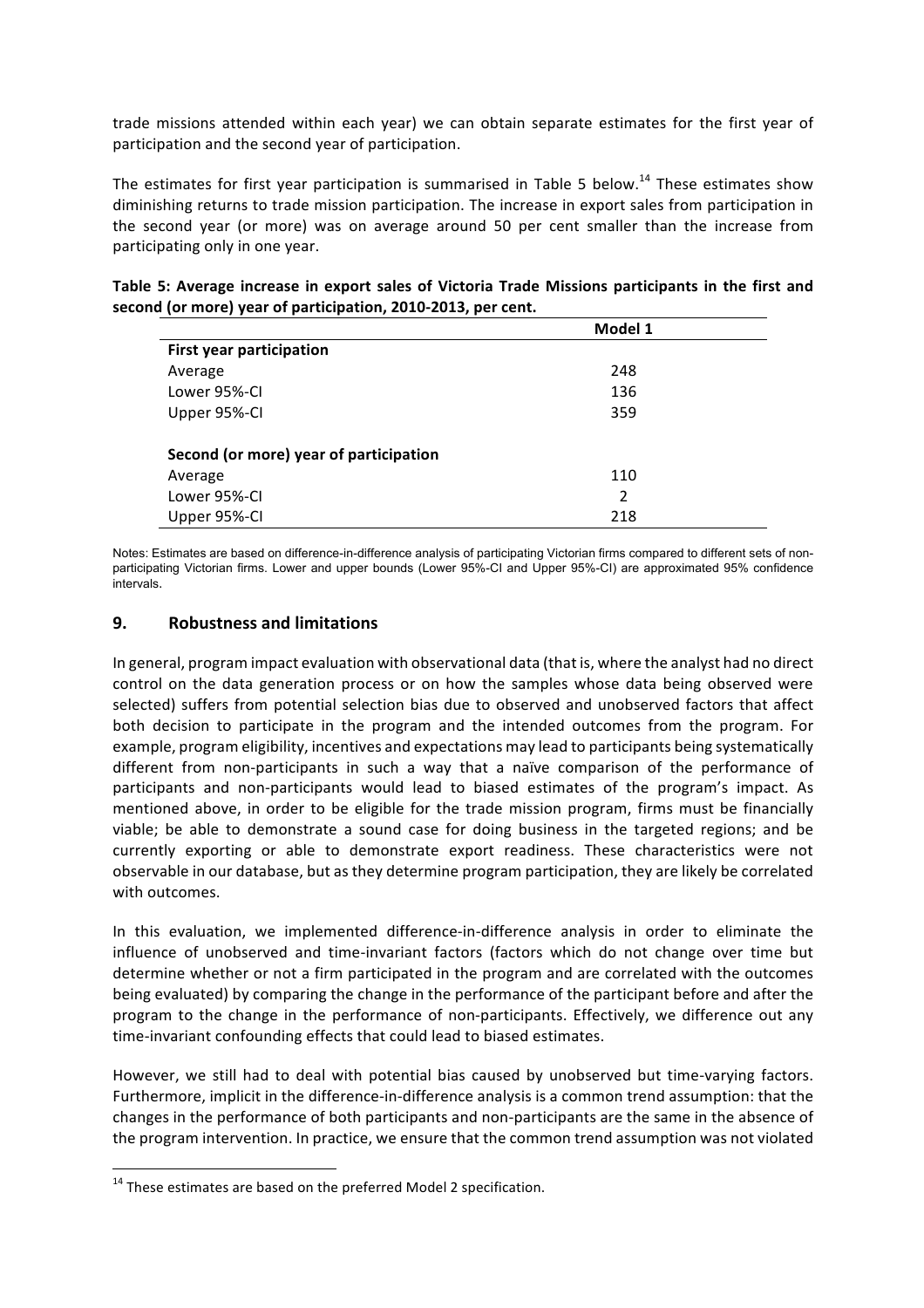by selecting only 'similar' non-participants as the control group. To do this, we applied two different matching techniques (propensity score matching and coarsened exact matching) on observed preprogram businesses characteristics that were likely to be related to decision to participate in the program. To handle the first problem of unobserved time-varying confounding effects, we estimated the impacts of the program conditional on two observed time varying variables which are likely to be correlated with the unobserved time-varying factors: business age and employment size.

Therefore, we believe our estimates were robust to different potential bias sources: observed or unobserved and time-varying or time-invariant. The robustness of our findings was further evidenced by the relatively similar results exhibit by our use of different model specifications to control these sources of bias (Model 1-Model 8) and different measures to derive impact estimates (export sales and export probabilities,  $0-12$  and  $0-24$  months, Year 1 and Year  $2+$ , and the approximated 95% confidence interval).

There are some limitations to this evaluation, mostly related to data availability. First, while we knew the destination countries of trade missions, we did not know the export destination. One may expect that a participation in a trade mission to China would be more likely to increase export to China than to other countries. Globalisation in value chains of production may temper this direct relationship partly, but it remains that if we knew export destination we might be able to obtain a more precise estimate (in terms of its causality relationship) of the program impact. To address this limitation requires the BAS-BIT database to be supplemented with detailed customs data. We believe this is feasible since the information is collected by Australian Customs office and the ABS has a plan to merge the customs database with the BAS-BIT database.<sup>15</sup>

Another limitation of the current evaluation that is related to data availability is the small sample size of program participants (relative to the sample size of non-participants). There are potentially interesting aspects of different trade missions such as destination countries mentioned above and characteristics of the trade events themselves (which industry, regional or country specific, which delegates from other countries participate, which country officials were met, and many others). An analysis of the roles of these factors on the impact of trade missions would yield interesting implication to improve program design and targeting. However, such analysis is omitted due to limited sample size and information.

# **10. Conclusion**

This evaluation supports the case for trade missions run through industry associations or for-profit organisations: on average businesses that participate in a mission more than double their exports. We believe that this occurs because personal contacts made during the missions overcome some of the additional information costs associated with doing business in foreign markets. These costs include establishing a relationship of trust; identifying potential customers and understanding their nuanced requirements.

However, the question for policy makers is: should these visits be subsidised by the public purse? For public support to be justified, we have to make a case that there are positive spillovers from these relationships. These spillovers may occur when a demonstration by one firm is copied by its peers or when foreign contacts are shared. We have not established the presence of spillovers and this remains a subject for further research.

# **References**

 

 $15$  However, there is no announced date when this will happen.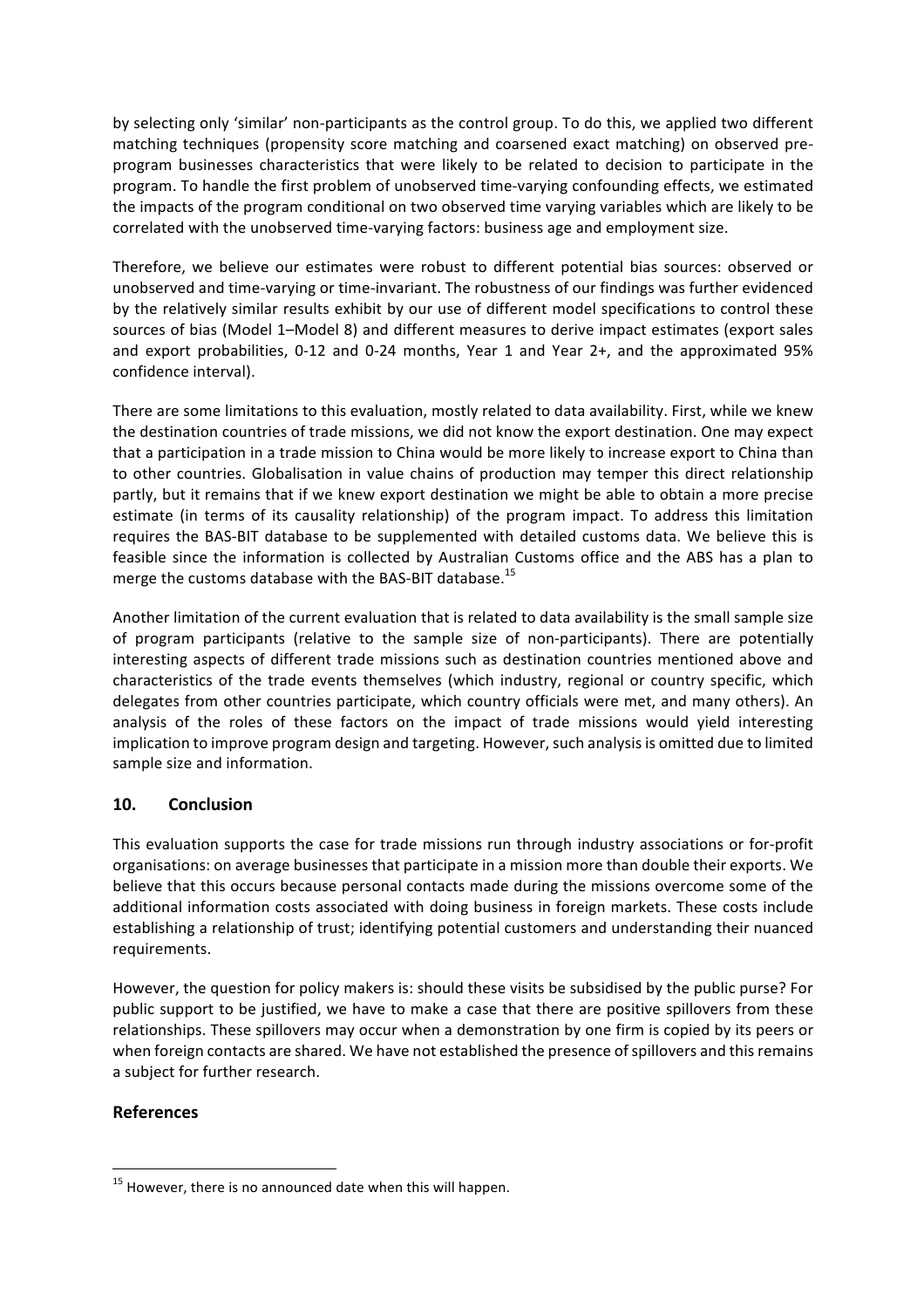- Bernard, A.B., Jensen, J.B., Redding, S.J. and Schott, P.K., (2007), Firms in international trade. The *Journal of Economic Perspectives*, 21(3), pp.105-130.
- Clerides, S., Lach, S., & Tybout, J. (1998). 'Is Learning by Exporting Important? Micro-Dynamic Evidence from Colombia, Mexico, and Morocco', The Quarterly Journal of Economics, 113(3), 903-947.
- Creusen, H., and Lejour, A. (2012) "Market entry and economic diplomacy," Applied Economic Letters 20(5), 504-7
- Daniel Lederman, Marcelo Olarreaga & Lucas Zavala (2016) Export promotion and firm entry into and survival in export markets, *Canadian Journal of Development Studies* / Revue *canadienne d'études du développement*, 37:2, 142-158, DOI: 10.1080/02255189.2016.1131671
- Feenstra, Robert C. "Integration of trade and disintegration of production in the global economy." The Journal of Economic Perspectives, 12.4 (1998): 31-50.
- Gil, S., Llorca, R., Serrano, J. A. M. (2007) "Measuring the Impact of Regional Export Promotion: the Spanish Case", Papers in Regional Science, 87 (1), 139-146.
- Heckman, J., Ichimura, H., Todd, P., 1997. 'Matching as an econometric evaluation estimator: evidence from evaluating a job training programme', *Review of Economic Studies*, 64, 605– 654.
- Hummels, D., Ishii, J. and Yi, K-M. (2001) "The nature and growth of vertical specialization in world trade." Journal of international Economics, 54.1 (2001): 75-96.
- Johnson, R. C. "Five Facts about Value-Added Exports and Implications for Macroeconomics and Trade Research." The Journal of Economic Perspectives, vol. 28, no. 2, 2014, pp. 119-142.
- Johnson, R. C., and Guillermo Noguera. "A portrait of trade in value added over four decades." Unpublished Manuscript, Dartmouth College (2014).
- Johnson, R. C., and Guillermo Noguera. "Accounting for intermediates: Production sharing and trade in value added." Journal of international Economics, 86.2 (2012): 224-236.
- Kaiser, U. and Kongsted, H.C., 2008. True versus spurious state dependence in firm performance. *Empirical Economics*, 35(2), pp.207-228.
- Lach, S. (2002). Do R&D Subsidies Stimulate or Displace Private R&D? Evidence from Israel. The Journal of Industrial Economics, 50(4), 369-390.
- Lederman, D., M. Olarreaga and L. Payton (2010). 'Export promotion agencies: do they work?', Journal of Development Economics, 91, 257-65.
- Padmaja, M. and Sasidharan, S., 2016. Sunk Costs, Firm Heterogeneity, Export Market Entry and Exit: Evidence from India. *Journal of Quantitative Economics*, pp.1-27.
- Spence, M. M. (2003) "Evaluating Export Promotion Programmes: U.K. Overseas Trade Missions and Export Performance", Small Business Economics, 20 (1), 83-103.
- Timoshenko, Olga A. "Learning versus sunk costs explanations of export persistence." *European Economic Review* 79 (2015): 113-128.
- Van Biesebroeck, J., Konings, J. and Volpe Martincus, C. (2016) 'Did export promotion help firms weather the crisis?' *Economic Policy*, 31, 653-702.
- Volpe Martincus, C. and Carballo, J. (2008) "Is Export Promotion Effective in Developing Countries? Firm-level Evidence on the Intensive and Extensive Margins of Exports", *Journal of International Economics*, 76 (1), 89-106.
- Volpe Martincus, C. and Carballo, J. (2010a) "Beyond the Average Effects: The Distributional Impacts of Export Promotion Programs in Developing Countries", Journal of Development Economics, 92 (2), 201-214.
- Volpe Martincus, C. and Carballo, J. (2010b) "Export Promotion: Bundled Services Work Better", The *World Economy*, 33 (12), 1718-1756.
- Volpe Martincus, C. and Carballo, J. (2010c) "Entering New Country and Product Markets: Does Export Promotion Help?", Review of World Economy, 146, 437-467.